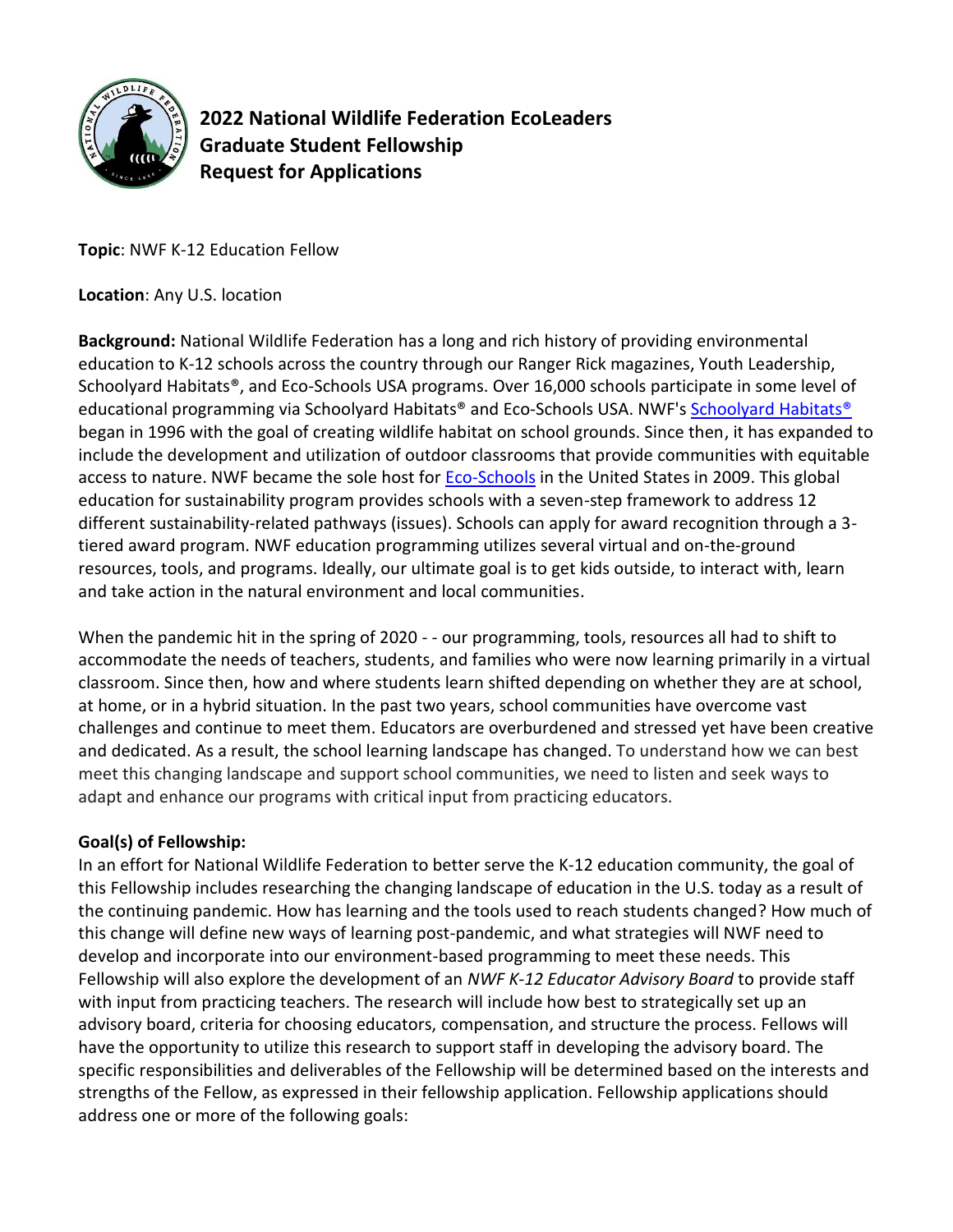- Research the current landscape of K-12 learning today. How has the pandemic changed how and where students learn, and teachers teach? What strategies are proven to enhance student learning and address the impacts of the pandemic? *This includes research and writing.*
- Research best strategies for NWF K-12 Education programs to support this new learning landscape. The research might address how NWF K-12 Education programs can adapt, enhance and re-envision their programming and resources and how they can best support improving education, ensuring equity and social/emotional health for students and staff. *This includes research and writing.*
- Research how to build and effectively utilize a diverse K-12 Educator Advisory Board. This might include developing criteria for participant selections, goals for the board, and suggestions for participant compensation. *This includes research and writing.*
- Support NWF staff in the actual build-out of a K-12 Educator Advisory Board. *This will include research, interviews, and writing.*

### **Key Responsibilities**

- Register and maintain an active personal profile and presence within the NWF EcoLeaders community, and promote to your network for the duration of the Fellowship.
- Create a project plan for a 4-6 month Fellowship term based on the agreed-upon Fellowship goals.
- Coordinate with 1-2 other Fellows to share ideas, progress, and cohesion. [Optional]
- Assist the NWF K-12 Education team with additional duties as assigned.
- Develop and share a summary report of findings and programmatic recommendations

# **Fellowship Program Requirements:**

- Participate in a Fellowship kick-off call date TBD.
- Participate in periodic phone check-ins with NWF staff about project status and responsibilities.
- Submit biweekly project updates throughout the Fellowship detailing the progress you have made and plans for the duration of your Fellowship.

# **Competencies:**

- Motivated by values of equity and responsibility to those most marginalized
- Dedicated to deepening understanding of cultural and systemic racism and the intersectionality of multiple forms of social inequality
- Demonstrates awareness of positional power and privilege (both personally and professionally) and its attendant impacts
- Consistently brings a high level of empathy and social skills to work and interpersonal interactions
- Demonstrates awareness of the attributes associated with a white-dominant culture and takes actions to dismantle hierarchies of oppression within that culture
- Must be a strategic thinker, self-starter, well-organized, strong communicator, and relationship builder.
- An entrepreneurial spirit, with initiative and energy--is critical to success.
- Must have a passion for and commitment to NWF's mission.

# **Perks and Privileges:**

• \$6,000 stipend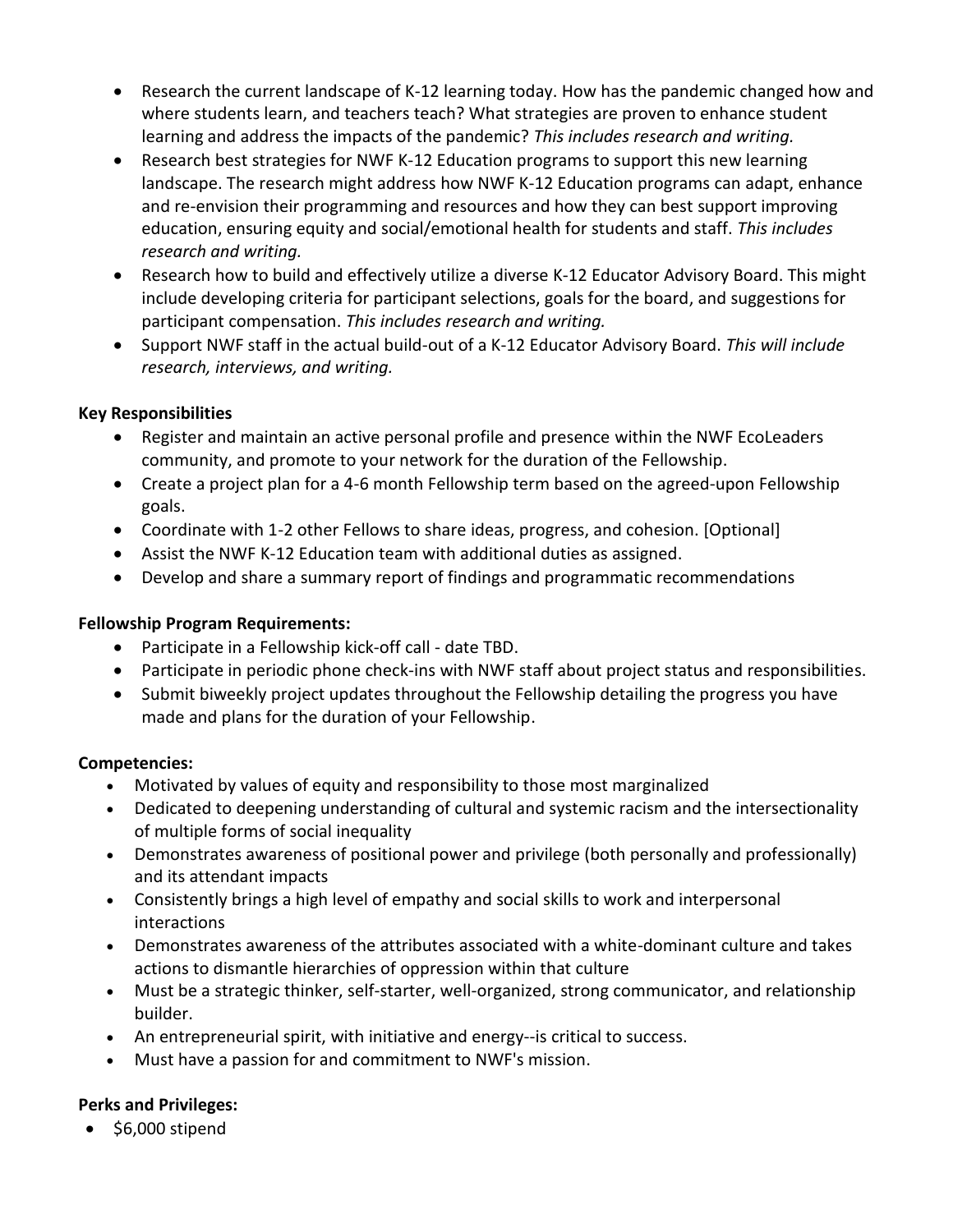- Professional development resources, assistance, and networking
- Possibility of academic credit for successful completion of the project, as an independent study or integration of fellowship project into course curricula

**Eligibility**: Graduate students from any college or university within the U.S. are eligible to apply. Applications are invited from students in all disciplines and are not limited to environmental studies majors. Current and former employees of National Wildlife Federation and former NWF Campus Ecology Fellows are ineligible to apply. Former NWF interns are eligible to apply following one year from their final work date. The name on the application must be limited to **one individual,** and the Fellowship reporting, training, or other requirements cannot be transferred to or shared with another student. Additional involvement should be noted in the proposal. The applicant must be enrolled in school through the duration of the 4-month grant period.

### **Grant Terms**:

The Fellowship is for a term of 4-6 months, depending on Fellow's schedule. The Fellow will begin in May of 2022, with the specific date TBD. Fellows spend various amounts of time on their projects each week. The average time spent is 10 hours weekly or 40 hours monthly. The time invested by each student is typically considerable, but it is also flexible to account for schoolwork and other commitments and the working style of each Fellow. Fellows will receive a stipend for their work. The stipend should cover any Fellowship-related expenses accrued during the Fellowship period.

Payments are dispersed in two installments: The first installment of the grant award is made within two weeks of awarding the fellowship and finalizing the fellowship agreement. The second installment will be made by August 31, 2022. Grant funds may be distributed to the student directly (with submission of a W-9) or to an Administrative Office on campus (e.g., Research, Grants and Contracts Office, Financial Aid Office, Campus Sustainability Office) to the appropriate administrator's attention. Grant funds may be taxable; consult your tax advisor for U.S. Internal Revenue Service reporting requirements.

# **How to Apply:**

- 1. Carefully review the information provided in this document.
- 2. Complete and submit the application form for the 2022 NWF EcoLeader Graduate Student Fellowship **[HERE](https://docs.google.com/forms/d/e/1FAIpQLSeEavnXNOe7uJQ36zszfOlj4n2VgMvj0Af8Nis_1toMsc5rWQ/viewform?usp=sf_link)**.
- 3. Submit an electronic letter of recommendation from your identified Advisor via PDF attachment to [Fellows@nwf.org.](mailto:Fellows@nwf.org) Please make sure your name is in the subject line of the email.

*All applicants must identify and work with an Advisor for the duration of the grant period. An advisor is a member of the staff, faculty, or administration on your campus who is willing to serve in an advisory capacity for the duration of the grant period. The advisor should be from the department on campus; this is most closely related to your fellowship and can validate that the project is one that is supported by the department and/or campus.* 

*Please secure an electronic copy of a letter of recommendation from the advisor explaining the qualifications of the applicant and his or her role in advising the student and submit the letter as a PDF attachment via email to [Fellows@nwf.org](mailto:Fellows@nwf.org)*